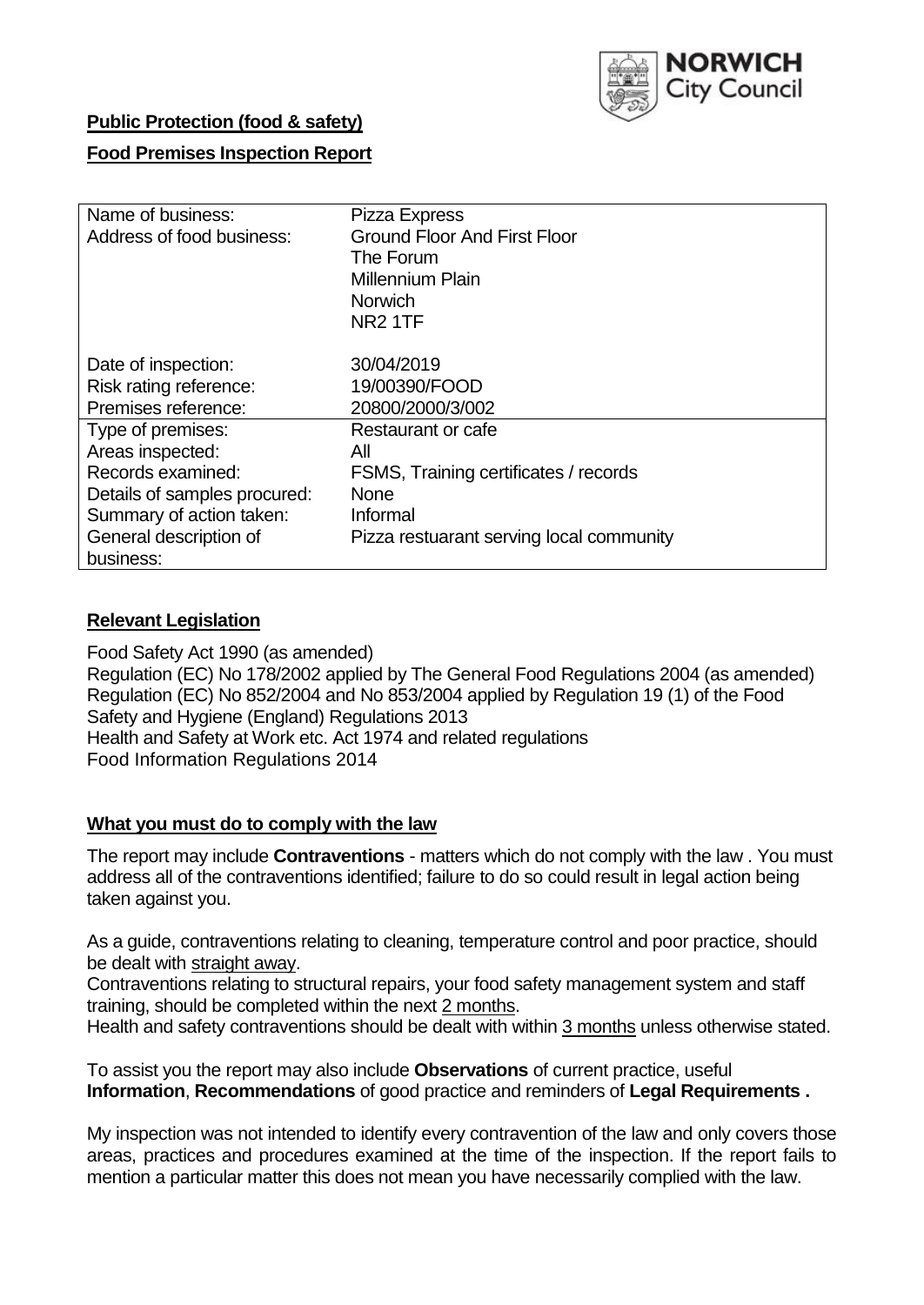# **FOOD SAFETY**

## **How we calculate your Food Hygiene Rating:**

The food safety section has been divided into the three areas which you are scored against for the hygiene rating: 1. food hygiene and safety procedures, 2. structural requirements and 3. confidence in management/control procedures. Each section begins with a summary of what was observed and the score you have been given. Details of how these scores combine to produce your overall food hygiene rating are shown in the table.

| <b>Compliance Area</b>                     |                         |                  |           | <b>You Score</b> |                |    |           |    |                |  |  |
|--------------------------------------------|-------------------------|------------------|-----------|------------------|----------------|----|-----------|----|----------------|--|--|
| Food Hygiene and Safety                    |                         |                  |           | 0                | 5              | 10 | 15        | 20 | 25             |  |  |
| <b>Structure and Cleaning</b>              |                         |                  |           | 0                | 5              | 10 | 15        | 20 | 25             |  |  |
| Confidence in management & control systems |                         |                  | 0         | 5                | 10             | 15 | 20        | 30 |                |  |  |
|                                            |                         |                  |           |                  |                |    |           |    |                |  |  |
| <b>Your Total score</b>                    | $0 - 15$                | 20               | $25 - 30$ |                  | $35 - 40$      |    | $45 - 50$ |    | > 50           |  |  |
| <b>Your Worst score</b>                    | $\overline{\mathbf{5}}$ | 10 <sup>10</sup> | 10        |                  | 15             |    | 20        |    | $\blacksquare$ |  |  |
|                                            |                         |                  |           |                  |                |    |           |    |                |  |  |
| <b>Your Rating is</b>                      | 5                       | $\overline{4}$   | 3         |                  | $\overline{2}$ |    |           |    | $\overline{0}$ |  |  |

Your Food Hygiene Rating is 5 - a very good standard



# **1. Food Hygiene and Safety**

Food hygiene standards are high. You demonstrated a very good standard of compliance with legal requirements. You have safe food handling practices and procedures and all the necessary control measures to prevent cross-contamination are in place. Some minor contraventions require your attention. **(Score 5)**

## Contamination risks

**Contravention** The following exposed food to the general risk of cross-contamination with bacteria or allergens or its physical contamination with dirt, foreign objects or chemicals:

• worn chopping boards need replacing

**Observation** I was pleased to see you were able to demonstrate effective controls to prevent cross-contamination.

#### Hand-washing

**Observation** I was pleased to see hand washing was well managed.

Personal Hygiene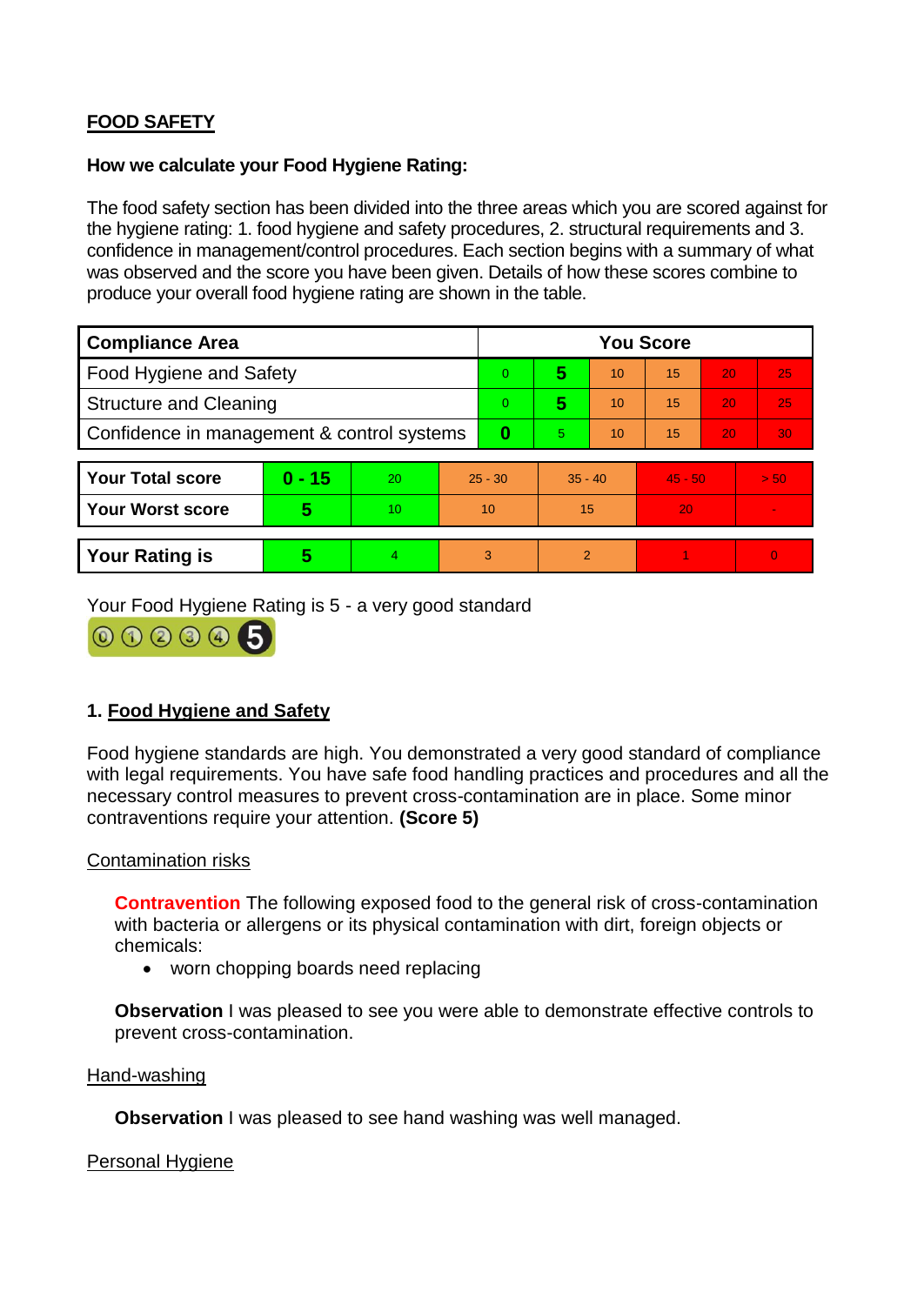**Observation** I was pleased to see that standards of personal hygiene were high.

## Temperature Control

**Observation** I was pleased to see you were able to limit bacterial growth and/or survival by applying appropriate temperature controls at points critical to food safety and that you were monitoring temperatures.

# **2. Structure and Cleaning**

The structure facilities and standard of cleaning and maintenance are all of a good standard and only minor repairs and/or improvements are required. Pest control and waste disposal provisions are adequate. The minor contraventions require your attention. **(Score 5)**

## Cleaning of Structure

**Contravention** The following items were dirty and require more frequent and thorough cleaning:

overhead lights were dusty in main kitchen

**Observation** The kitchen had been well maintained and the standard of cleaning was good.

#### Facilities and Structural provision

**Observation** I was pleased to see the premises had been well maintained and that adequate facilities had been provided.

#### Pest Control

**Observation** I was pleased to see that the premises was proofed against the entry of pests and that pest control procedures were in place.

## **3. Confidence in Management**

A food safety management system is in place and you comply fully with the law. Hazards to food are understood properly controlled managed and reviewed. Your records are appropriate and being maintained. All your staff are suitably supervised and trained. You have a very good track record. **(Score 0)**

#### Type of Food Safety Management System Required

**Observation** Your SFBB/food safety management system was in place and working well. I was confident you had effective control over hazards to food.